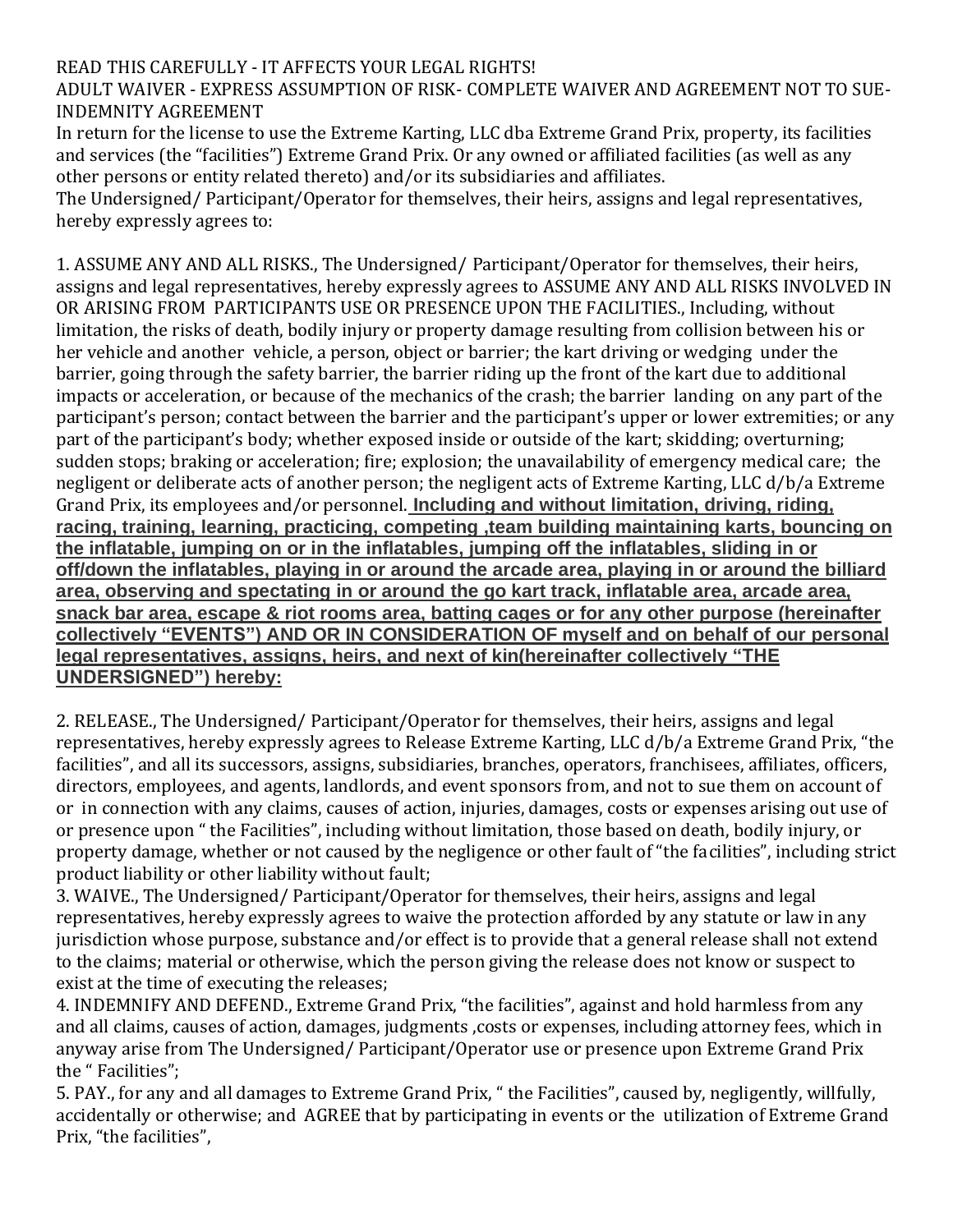I acknowledge that I fully understand the significant inherent dangers of driving and/or racing vehicles offered to The Undersigned/ Participant/Operator, and I further acknowledge that I will read and comply with all safety rules and regulations for driving such vehicles. If I do not understand any point or part of the safety rules, I will advise and request further assistance so that I may fully understand them before using the facilities.

I agree that I will not participate in any events or utilize the facilities if I am under the influence of drugs or alcohol, if I am pregnant, or if there is any other physical condition that may impair my ability to understand instructions or to participate without creating risk to others or myself. I do not suffer from a heart condition, high blood pressure or other medical condition that is not

under medical care and may affect my ability to operate a kart in a safe manner.

I HAVE READ THIS AGREEMENT. I UNDERSTAND THAT BY MAKING THIS AGREEMENT I SURRENDER VALUABLE RIGHTS. I DO SO FREELY AND VOLUNTARILY. I FURTHER CERTIFY THAT I AM OF LAWFUL AGE, NOT PREGNANT, AND LEGALLY COMPETENT TO SIGN THIS AGREEMENT; THAT I UNDERSTAND THAT THE TERMS HEREIN ARE CONTRACTUAL AND NOT A MERE RECITAL; THAT I HAVE SIGNED THIS AGREEMENT AS MY OWN FREE ACT AND IF I HAVE ANY DOUBTS CONCERNING THE CONTENTS OF THIS AGREEMENT, I WILL CONSULT AN ATTORNEY BEFORE SIGNING IT.

BY SIGNING THIS AGREEMENT, I AGREE I HAVE READ THE ABOVE STATED, UNDERSTAND ITS TERMS AND AGREE TO BE BOUND BY THOSE TERMS WHICH SIGNIFICANTLY LIMIT MY LEGAL RIGHT TO SUE. I UNDERSTAND AND ACKNOWLEDGE THAT I AM WAIVING THE RISK OF INJURY RELATING TO THE ACTIVITY AT EXTEME GRAND PRIX AND AGREE THAT GO-KART RACING CAN RESULT IN INJURY OR DEATH AS A RESULT OF COLLISIONS AND CONTACT WITH PERSONS, KARTS, BARRIERS AND FIXED OBJECTS.

I have read and agree to all above statements. [Initials]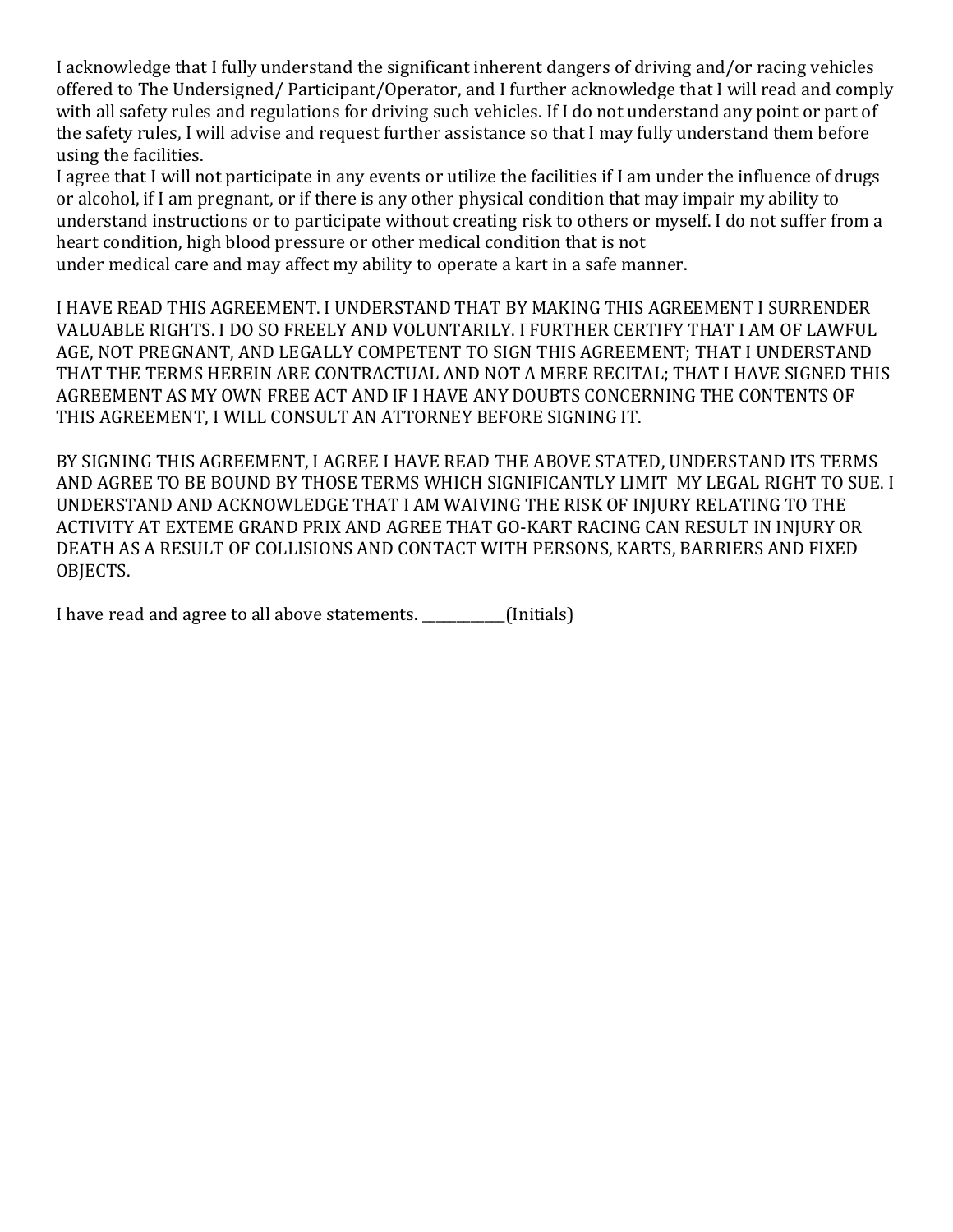## READ THIS CAREFULLY - IT AFFECTS YOUR LEGAL RIGHTS!

## ADULT SECONDARY WAIVER - ACCEPTANCE OF TERMS AND CONDITIONS of TRACK and CENTER RULES

In return for the license to use the Extreme Karting, LLC dba Extreme Grand Prix, property, its facilities and services (the "facilities") Extreme Grand Prix. Or any owned or affiliated facilities (as well as any other persons or entity related thereto) and/or its subsidiaries and affiliates.

The Undersigned/ Participant/Operator for themselves, their heirs, assigns and legal representatives, hereby expressly agrees to:

1. ADHERENCE TO TRACK RULES., The Undersigned/ Participant/Operator for themselves, their heirs, assigns and legal representatives, hereby expressly agrees to comply with the Center staff in the enforcement of track rules as outlined in signage and on the safety video.,Including, but not limited to, kart speed being determined by the track officials in their assessment of the driving capabilities of individuals on the track during the race, their determination of aggressive driving, and the determination of rules not being followed.

2. ACKNOWLEDGEMENT.,The Undersigned/ Participant/Operator for themselves, their heirs, assigns and legal representatives, hereby expressly acknowledge that they understand the track marshals and manager on duty are the sole representatives responsible for determining Kart speed for all racers and that said speed is determined by the least capable of drivers within the race.,That should a driver choose to enter a race with a racer incapable of handling their vehicle at an increased speed, accepts the speed the race is controlled at as determined by responsible staff, and that no refund or credit will be given due to satisfaction in these situations.,This includes parents riding with children in their heat as well as experienced drivers racing with inexperienced drivers, black flag expulsions from the track or being banned from the building per our Code of Conduct. The undersigned acknowledges understanding of the following rules as outline on our website and in the entryway to the facility:

## Dress & Appearance Code

The following is not permitted and will be strictly enforced under the Extreme Grand Prix Dress Code: ABSOLUTELY No profanity on clothing. Clothing with inappropriate words, phrases or graphics is prohibited and will not be allowed.

No oversized pants: Pants must be worn above the hips.

No Bandanas

No exposed undergarments will be allowed

No excessively long shirts will be allowed

No exposed midriffs

In order to provide a wholesome, safe and fun environment for, YOU, our customers, we reserve the right to set standards for conduct, dress and appearance of our customers. We will not permit behavior that is not up to our standards.

Management reserves the right to deny entry or remove any individual who does not comply with the code of conduct and dress code.

For any questions or concerns, please ask to speak to a supervisor.

Code of Conduct:

The following will be strictly enforced under Extreme Grand Prix Code of Conduct No cussing or foul language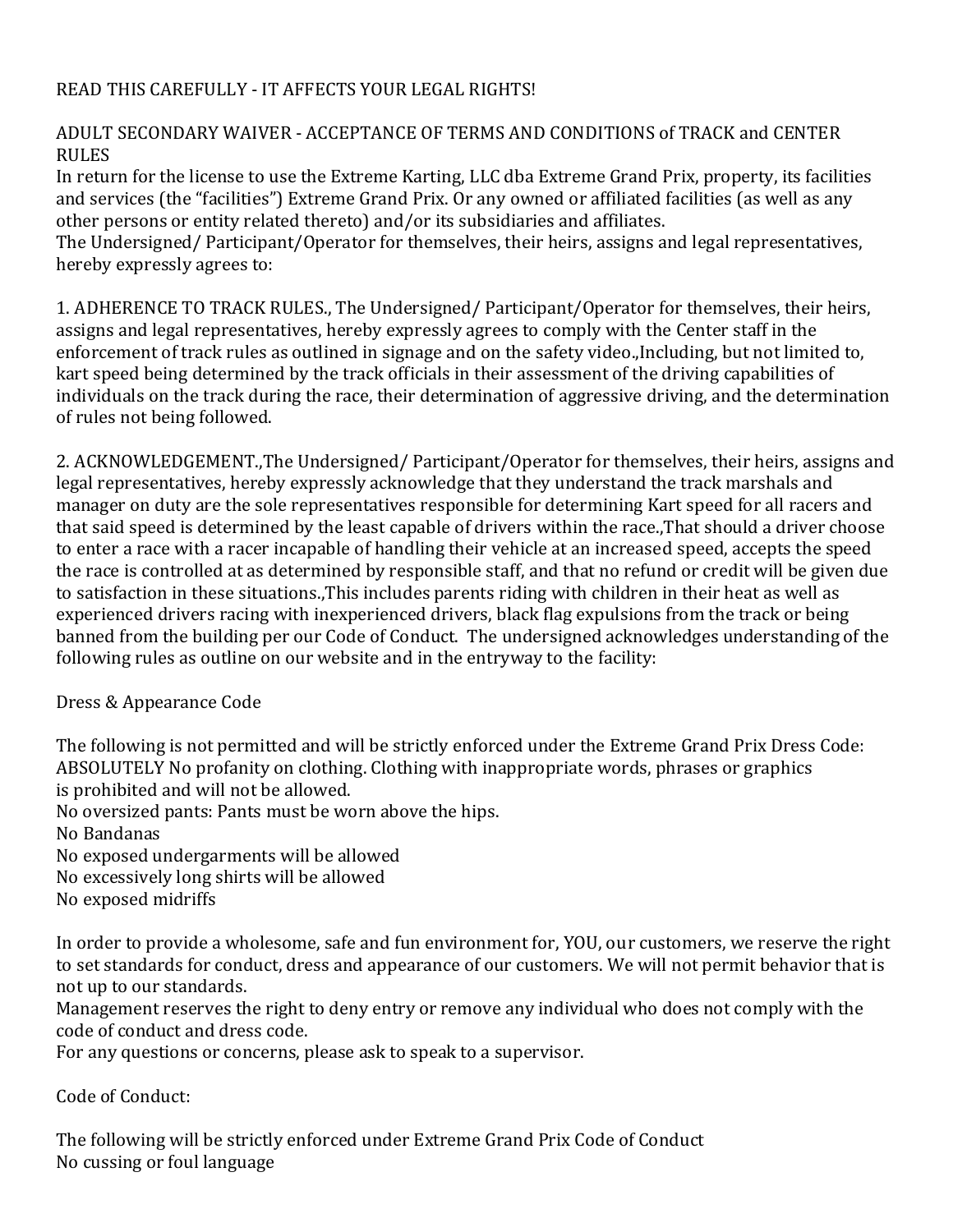No fighting No loitering No weapons No panhandling No solicitation No disorderly conduct No bicycles or skateboards No bullying or roughness No outside food or beverages will be allowed in the facility No alcohol or loud music in the parking lot

Racetrack Rules:

All rules are strictly enforced. All racers MUST sign a waiver form.

A minimum height of 52 inches is required for adult karts.

A minimum age of 10 is required for adult karts.

A maximum weight of 300 lbs. to race on adult track.

A maximum height of 7 feet to race on adult track.

When in the pit area, participants must comply with all safety briefing instructions and obey all verbal and signaled commands.

All racers must sign a Waiver and Release of Liability. All minors must have a signed waiver and a photo ID of their parent/guardian or they will not be allowed to use the track. All waivers are available on our homepage.

When in a kart your seatbelt must be fastened at all times.

You must keep your hands on the steering wheel and feet inside the kart at all times. Individuals wearing a cast or sling will not be permitted to drive karts.

Signed parental consent forms are required for youth under 18. Waivers are available on our homepage. Appropriate footwear must be worn: No high heels, flip flops or open toe shoes. No barefeet.

No loose articles or items of clothing. All scarfs and/or long necklaces must be removed.

Long hair must be tied up and tucked in.

No person will be allowed to participate in karting if over the legal alcohol limit. Breathalyzer will be given.

All drivers must wear a helmet and headsock. You can bring your own helmet but it must be DOT labeled. All new drivers will receive a mandatory safety briefing session.

Never stop on the track unless directed to by an Extreme Grand Prix official.

Kart racing poses a threat to those with back or neck injuries. Please consult your physician before racing. People with heart conditions should not use the karts.

Pregnant woman should not use the karts.

Extreme Grand Prix will not tolerate any bumping or blocking of karts.

This is a FAMILY FUN center, no obscene language will be tolerated.

Dress code is enforced.

\*If you fail to follow our code of conduct or instructions issued by the staff, or if you are black flagged on the track, there will be NO REFUND for your visit with us. We want everyone to have fun, but no one person's attempt at fun should create a dangerous or negative experience for any other person or group in visiting us. Please respect our rules and enjoy your time at EXTREME GRAND PRIX!\*

Your safety starts when you walk through the door, please respect and obey all rules and regulations at Extreme Grand Prix.